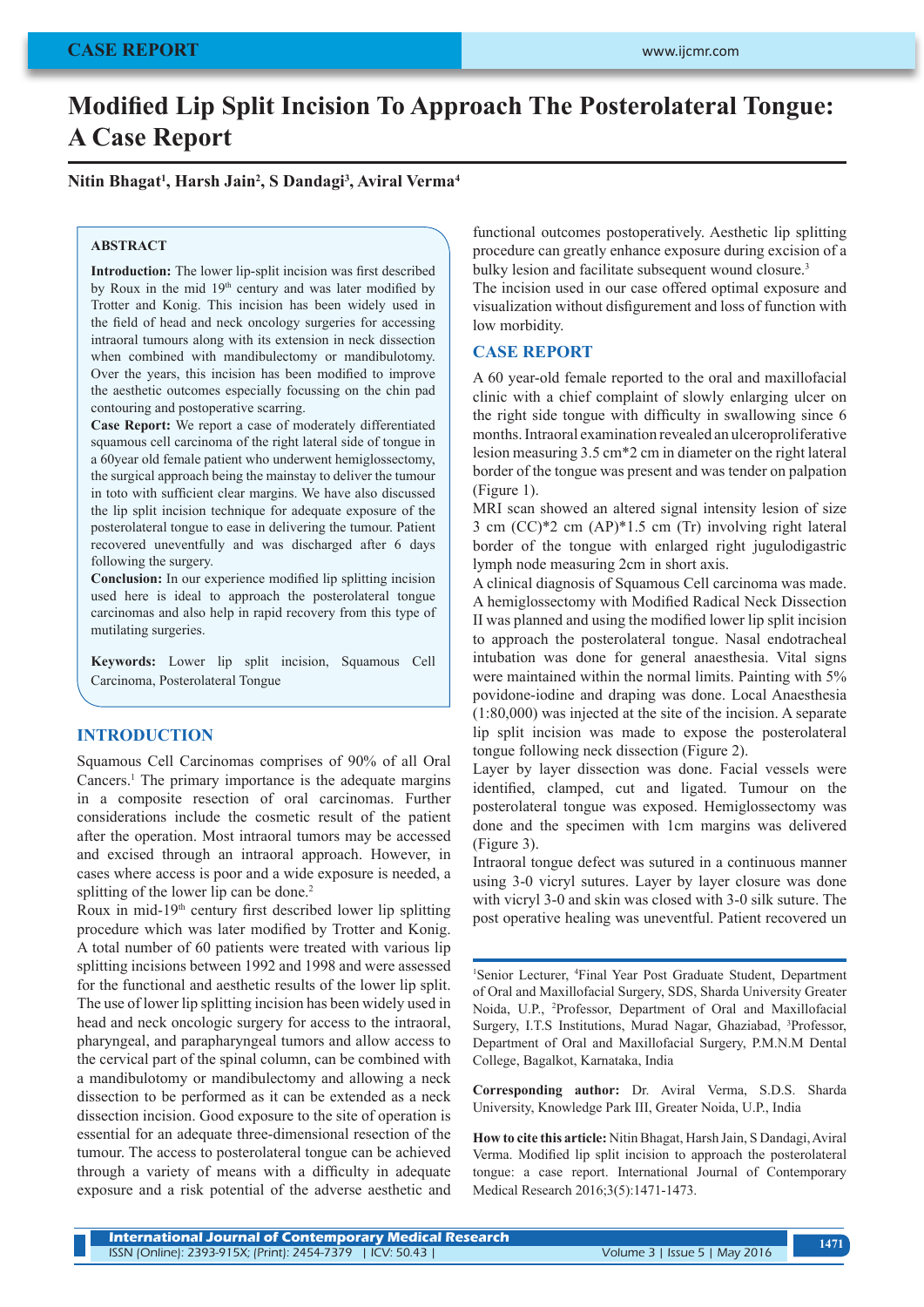eventfully and was fed on ryles tube for 7 days, and was discharged after 6 days.

The specimen was x-rayed to know radiographic clear margins followed by histopathological examination. Microcopically, hematoxylin and eosin-stained section showed the presence of islands and sheets of dysplastic epithelial cells in the connective tissue stroma along with presence of keratin pearls. Few areas also showed cords and islands of atypical squamous cells infiltrating into muscle fibers. Submandibular lymph nodes and Juguloomohyoid group of lymph nodes showed metastasis with areas of atypical squamous cells, presence of keratin pearls and areas of keratinisation. Hence, the final diagnosis of Moderately Differentiated Squamous Cell Carcinoma with metastasis in Level I and Level III group of lymph nodes was made.

Patient is under regular follow-up since then and there are no signs of recurrence or any fistula formation and infection (Figure 4).

## **DISCUSSION**

The most challenging surgical aspects include difficulty in obtaining adequate access to lesions of floor of the mouth or those situated on the medial aspect of posterior mandible often. The preservation of important anatomic structures in the adjacent regions comes to an edge when the need for free access and ample exposure of those lesions is required. The desire for preservation of vital structures is heightened when the lesion is benign, however, is situated in an inaccessible location. In dealing with a malignant lesions, the bone, nerves and other structures have to be sacrificed in order to achieve an adequate ablation. Surgeries at the, pterygomandibular, floor of the mouth and posterolateral tongue region may be difficult unless adequate access is achieved.

A straight line vertical split of the lower lip to the midline of mandibular symphysis was described by Diefenbach in 1834, Burow in 1855 and Bernard in 1853. This technique is simple and reliable but has cosmetic and functional disadvantages. The scar contraction leaving a notched vermillion and the distended chin,<sup>4</sup>

A modification of the lower lip split was described Konig in 1922 where a vertical incision is made starting at 1.5 cm medially to the oral commissure and descending vertically to the lower mandibular border. This incision can be elongated into a collar incision as well.<sup>5</sup>

The mandibular midline split as part of the anterior translingual pharyngotomy was used by Wilfred Trotter in 1929 for the removal of the lesions of epiglottis, base of the tongue and associated glossoepiglottic fold.<sup>6</sup>

The lip-splitting approach can include a mandibular osteotomy to gain additional exposure of the oral cavity and pharynx even when segment of the mandible is not be resected. The lip incision can be extended below the jaw, creating a cheek flap that is reflected posteriorly at the cornmissure of the mouth. The eventual cosmetic outcome depends upon the placement of the incision lines in natural facial creases and recesses along with the careful reapproximation of the lip muscle, subcutaneous tissue, skin, and mucous membrane. The placement of two or three mattress sutures well into the depth of the orbicularis oris muscle during repair should be



**Figure-2:** Schematic diagram of modified lip splitting incision



**Figure-3:** Exposure following modified lip splitting incision



**Figure-1:** Incision markings on patient



**Figure-4:** 2 weeks, post operative photograph of the patient.